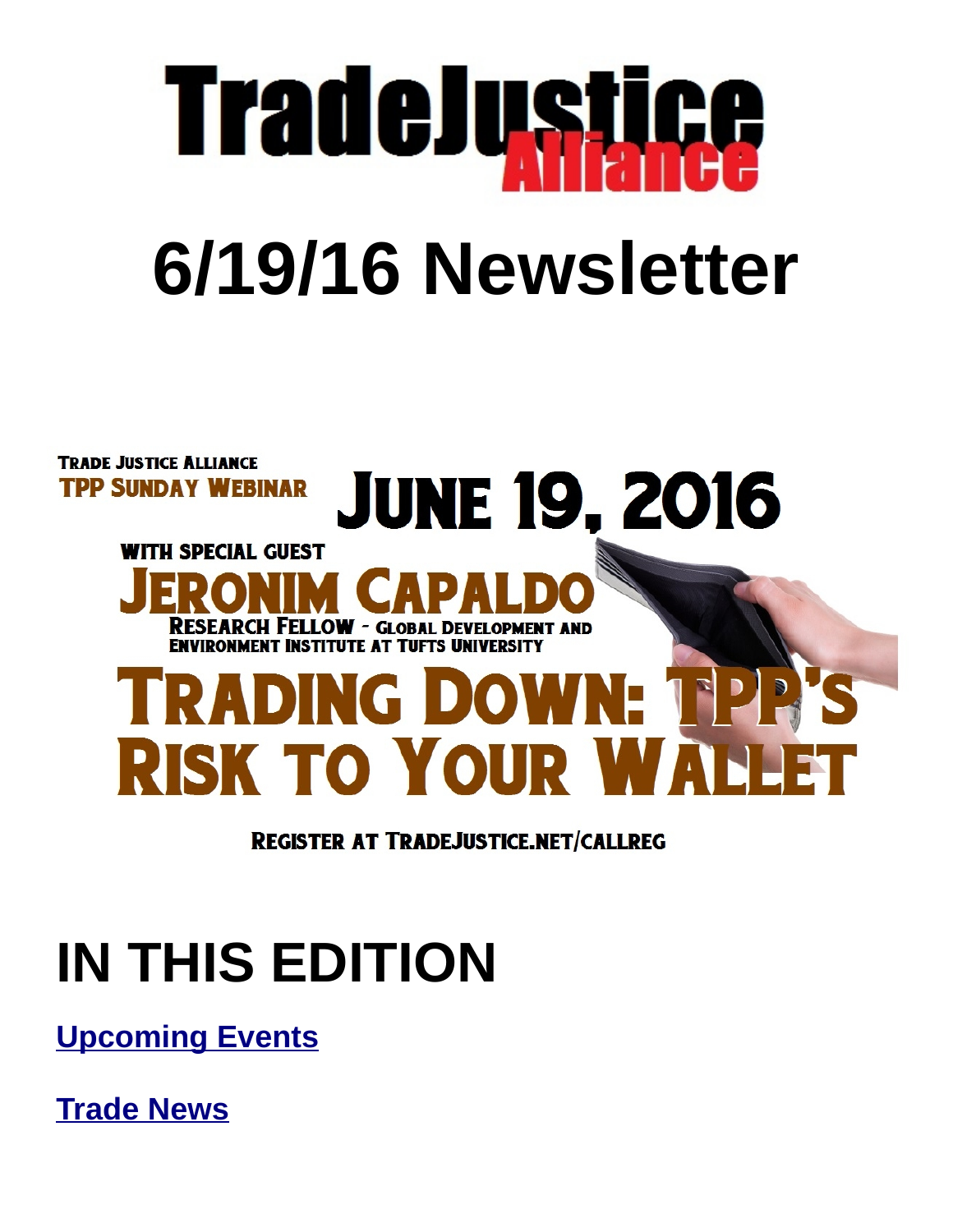# <span id="page-1-0"></span>**UPCOMING EVENTS**



[Wednesday, 7/6: National TPP Resistance Call](http://www.flushthetpp.org/national-tpp-resistance-calls/)

[Saturday, 7/16: Corporate Capture Over Nations: The Investor State Dispute Settlement \(ISDS\) & People's](https://www.facebook.com/events/1720747058142300/)  [Resistance \(New York City plus Global Livestream\)](https://www.facebook.com/events/1720747058142300/)

 [Sunday, 7/17: Webinar: Free Trade and Pipelines or Clean Energy Revolution?](https://www.facebook.com/events/1786349348261126/)

Wednesday, 7/20, 3:00pm EDT: Citizens Trade Campaign TPP Phone Briefing w/ Lori Wallach (Public Citizen) & Rep. Rosa DeLauro (D-CT) RSVP at: [tinyurl.com/tppcalls](http://www.tinyurl.com/tppcalls)

[Wednesday, 7/20: Flush the TPP's National TPP Resistance Call](https://www.facebook.com/events/1558412571129828/)

[Sunday, 7/24: March for a Clean Energy Revolution: Stop TPP Contingent \(Philadelphia\)](https://www.facebook.com/events/224502341252764/)

[Sunday, 7/24: Orangutans vs. TPP at the March for a Clean Energy Revolution! \(Philadephia\)](https://www.facebook.com/events/239143519803521/)

[Sunday, 8/7: Webinar: TPP & Mining: Sovereignty, Human Rights, and Environment at Risk](http://tradejustice.net/?page=MiningCall)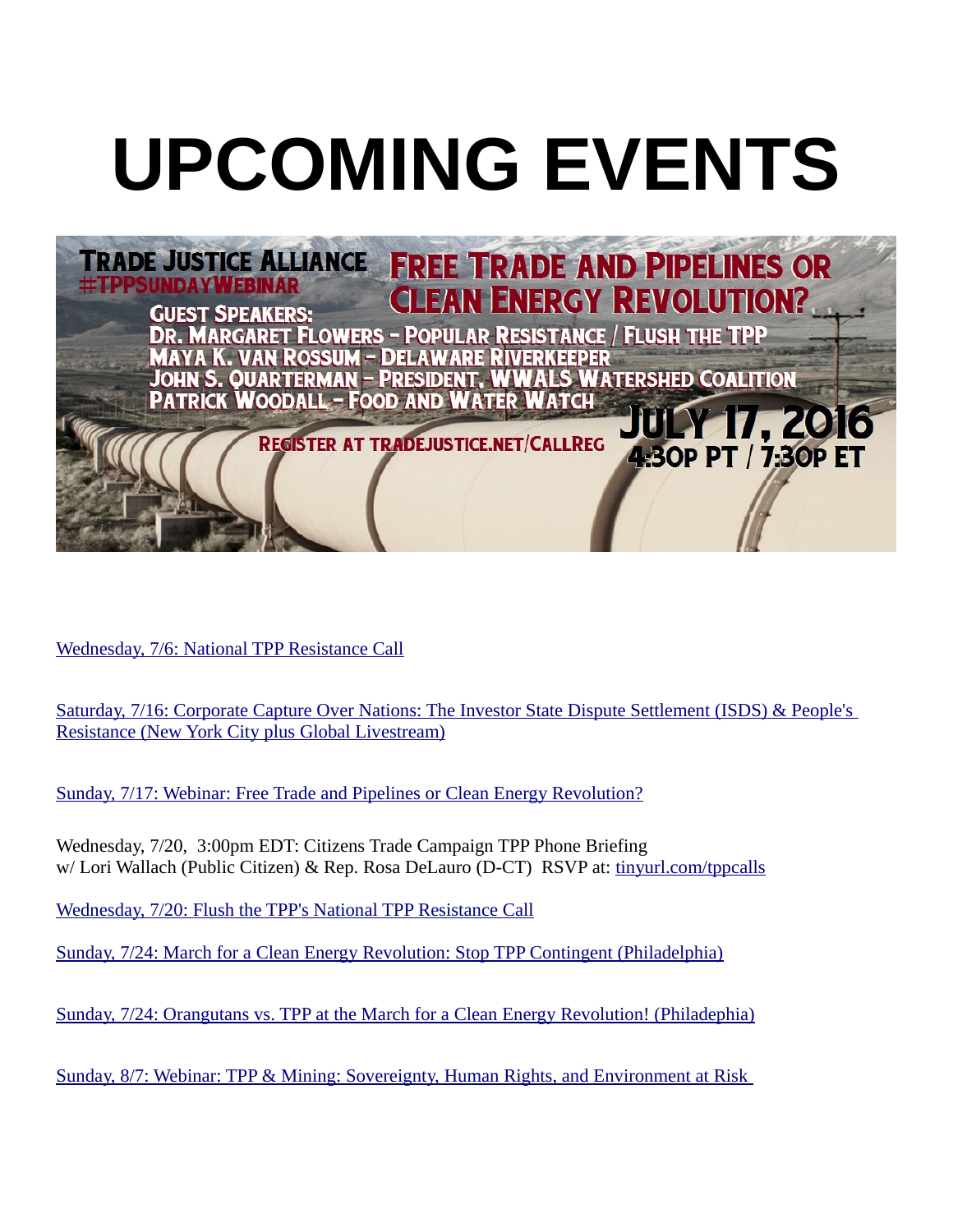### <span id="page-2-0"></span>**TRADE NEWS**

#### **Office Of USTR**

William Waren wrote two articles on revolving door between the office of the USTR and "too big to fail banks" & financial institutions:

- [Froman](https://medium.com/@foe_us/the-revolving-door-in-the-office-of-the-u-s-trade-representative-part-1-)
- [Ron Kirk](http://www.flushthetpp.org/revolving-door-career-path-of-former-ustr-ron-kirk/)

#### **TPP Headlines**

Dairy farmers protest cost of CETA & TPP on Parliament Hill (The Council of Canadians, 6/2/16)

[Why American Cancer Society is Wrong to Back TPP \(Huffington Post, 6/3/16\)](http://www.huffingtonpost.com/ellen-r-shaffer/oppose-the-trans-pacific_b_10280518.html)

[State Department Blocks Release Of Hillary Clinton-Era TPP Emails Until After The Election \(International](http://www.ibtimes.com/political-capital/state-department-blocks-release-hillary-clinton-era-tpp-emails-until-after)  [Business Times, 6/6/16\).](http://www.ibtimes.com/political-capital/state-department-blocks-release-hillary-clinton-era-tpp-emails-until-after)

 [Paperback version of Hillary's book 'Hard Choices' omits 2 pages about the TPP that are in her hardback](http://www.ibtimes.com/political-capital/hillary-clinton-state-department-memoir-omits-tpp-reference-paperback-edition)  version (International Business Times, 6/7/16)

[Re: Pending Trade Deals Threaten Efforts to Keep Fossil Fuels in the Ground; more than 450 organizations urge](https://www.sierraclub.org/sites/www.sierraclub.org/files/uploads-wysiwig/trade-keep-in-ground-letter.pdf)  [opposition to the Trans-Pacific Partnership \(Sierra Club, 6/6/16\)](https://www.sierraclub.org/sites/www.sierraclub.org/files/uploads-wysiwig/trade-keep-in-ground-letter.pdf)

[Don't Believe the Hype: Agricultural Exports Lag under Trade Deals, Belying Empty Promises Recycled for the](http://citizen.typepad.com/eyesontrade/2016/06/dont-believe-the-hype-agricultural-exports-lag-under-trade-deals-belying-empty-promises-recycled-for.html?utm_source=feedburner&utm_medium=email&utm_campaign=Feed:+eyesontrade+(Eyes+on+Trade)) [TPP \(Eyes on Trade, 6/14/16\)](http://citizen.typepad.com/eyesontrade/2016/06/dont-believe-the-hype-agricultural-exports-lag-under-trade-deals-belying-empty-promises-recycled-for.html?utm_source=feedburner&utm_medium=email&utm_campaign=Feed:+eyesontrade+(Eyes+on+Trade))

#### **Additional TPP News**

Hillary will back the Trans-Pacific Partnership (TPP) if elected, or so believe Bill Reinsch, a trade policy fellow at the Center Stimson, a nonpartisan think tank, Millan Mulraine, deputy head of U.S. research and strategy at TD Securities, and Ken Roberts, president of WorldCity, a Miami-based media and event company focused on trade.

(based on a report by Politico Pro, 6/10/16 – no link, subscription only)